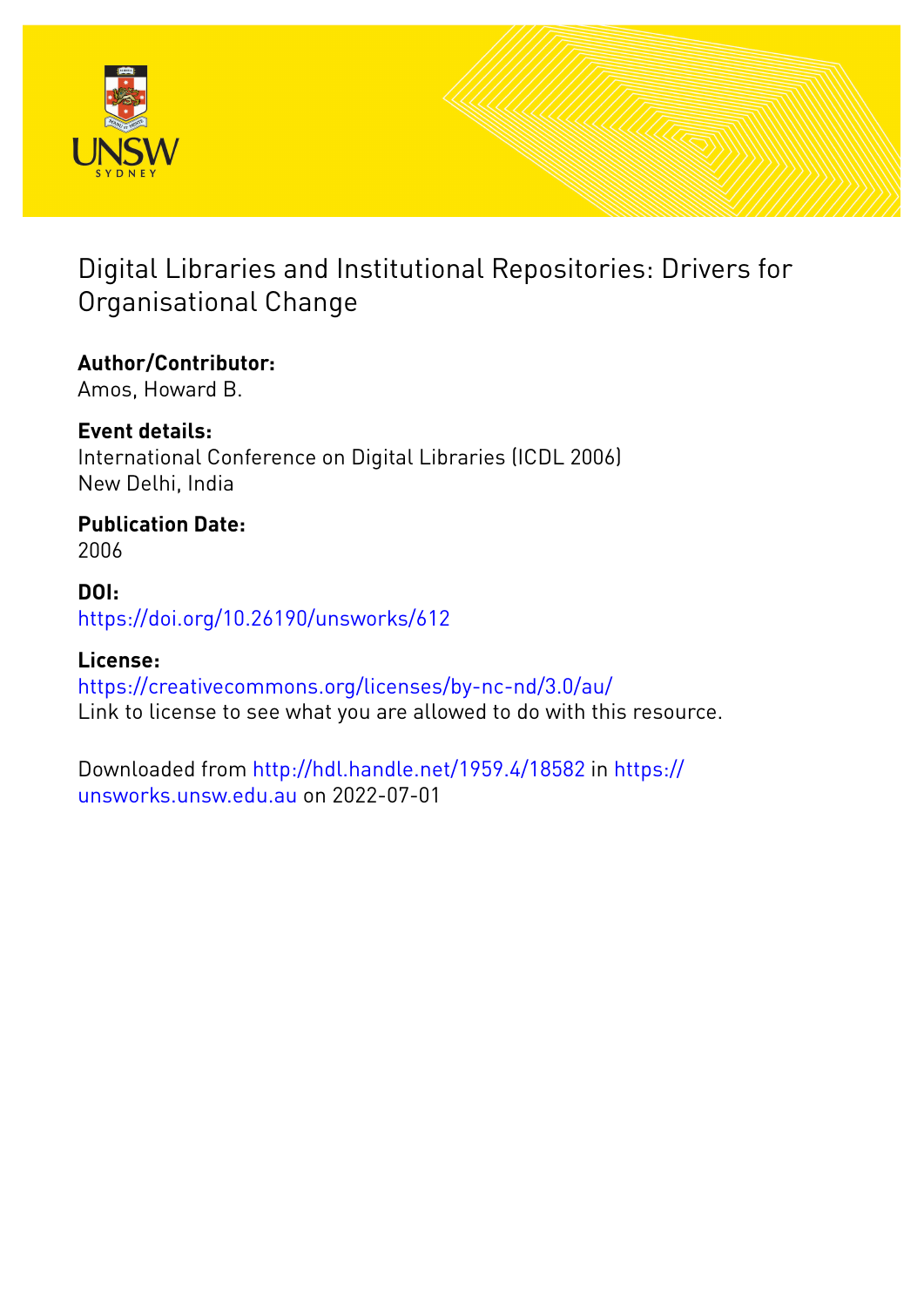### **Digital Libraries and Institutional Repositories: Drivers for Organisational Change**

## **Howard B Amos. BA, Dip IM, AALIA, MACS Director, Library Information Technology University of New South Wales, Sydney Australia**

**Topic**: Planning, development and management of digital libraries Digital library services

**Keywords**: Digital library services, institutional repositories, scholarly communication, organisational change

#### **Abstract**

This paper reviews the digital library services that have developed over recent time and the role and function of the digital librarian. It considers these along with the development of institutional repositories and examines the opportunities for the development and expansion of services to the library community. The requirements of the repository and how these align with the open access scholarly communication objectives of early developers of repositories and how they fit within the hybrid library are also considered. The role the digital librarian plays in support of institutional repositories is examined to help identify the organisational change required by the library to support the services the digital librarian provides.

#### **Introduction**

Librarians invented concepts and established standards so that principles of organisation could be applied to stores of knowledge. The move from physical to digital stores has created new imperatives for our organisations. This paper considers the changes being implemented at the University of New South Wales (UNSW) Library to meet these challenges. To provide relevant online services to its community UNSW Library has established an institutional repository; maintains and provides access to digital collections in support of learning and teaching; manages digital higher degree theses; supports digital library research projects and provides hosting services for all of these. The Library also plays an active role in the work being undertaken to define the University's framework on e-Learning and e-Research; contributing and advising on matters of scalability, sustainability and accessibility. This paper outlines the development roadmap that UNSW Library is following as part of the organisational changes being instituted to meet the service delivery challenges of the next decade.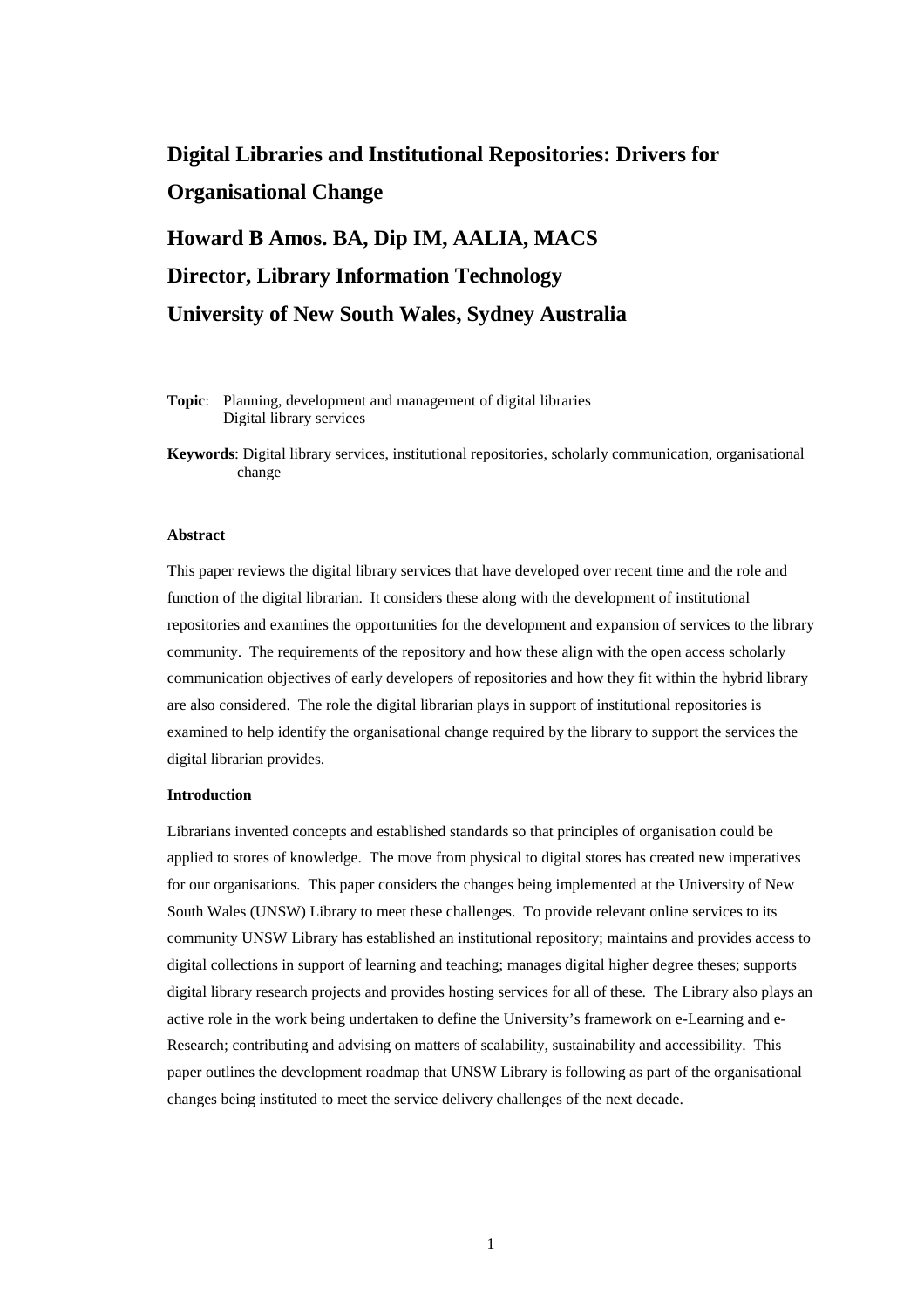#### **Digital Libraries and the Digital Librarian**

Once we had Cataloguers and Reference Librarians. Today we also have the Digital Librarian who designs and builds services using digital resources to support the Library's primary objective: to provide access to authoritative and reliable knowledge stores. Digital librarians are involved in the activities of acquisition, description, enhancing discoverability and building access to information like other librarians. The knowledge stores they build need to be held in an environment that is stable, extensible and one that users find relevant and useable. This makes managing digital objects and seeing to their care different from the needs of physical objects. A different set of knowledge and skills is required with the advent of digital information and the Internet as information space. Librarians have had to develop specific technical skills, in areas such as database management, content management systems (managing digital assets and web content), web site design and digitisation, as well as an understanding of how these skills should be applied to best effect within the library service as a whole.

This combination of old and new skill sets saw libraries managing and organising digital collections using metadata to organise digitally held information. Librarians still catalogue, but now we also use metadata to "describe digital objects". We should note the differences between the two and consider why cataloguing as a description of activity doesn't transcend beyond describing resources held locally as this gives an insight into some of issues digital librarians must address. Campbell (Campbell 2006) notes that cataloguing processes don't scale well. The networking revolution of the last century meant we could share the load by distributing cataloguing effort across centralised bibliographic databases to minimise duplication. However, in today's digital world there are too many digital objects, too many types of objects and different concerns on how they are described for these processes to cope.

Digital objects require more complex asset management structures. As well as describing the information and intellectual content of the object to exploit digital objects to their full we need other information – information about the objects format, and transformation capabilities, information to preserve and extend its use and information on access and usage rights. The digital librarian has to deal with changing and emerging formats and the implications these will have on processes and workflows. Access and interface issues need to be addressed in an environment where digital rights management and licensing constraints play an important factor in managing access. New protocols such as the metadata encoding and transmission standard (METS) which provides a XML format for encoding different metadata necessary for the management of digital library objects address the complex and compound requirements needed to provide complete descriptions of digital objects. Within a METS document for example, there can be four types of metadata: technical metadata (information about an object's creation, format, and use), rights metadata (copyright and license information), descriptive and administrative metadata regarding any primary source from which the object derives, and digital provenance metadata (information regarding source/destination relationships between files, such as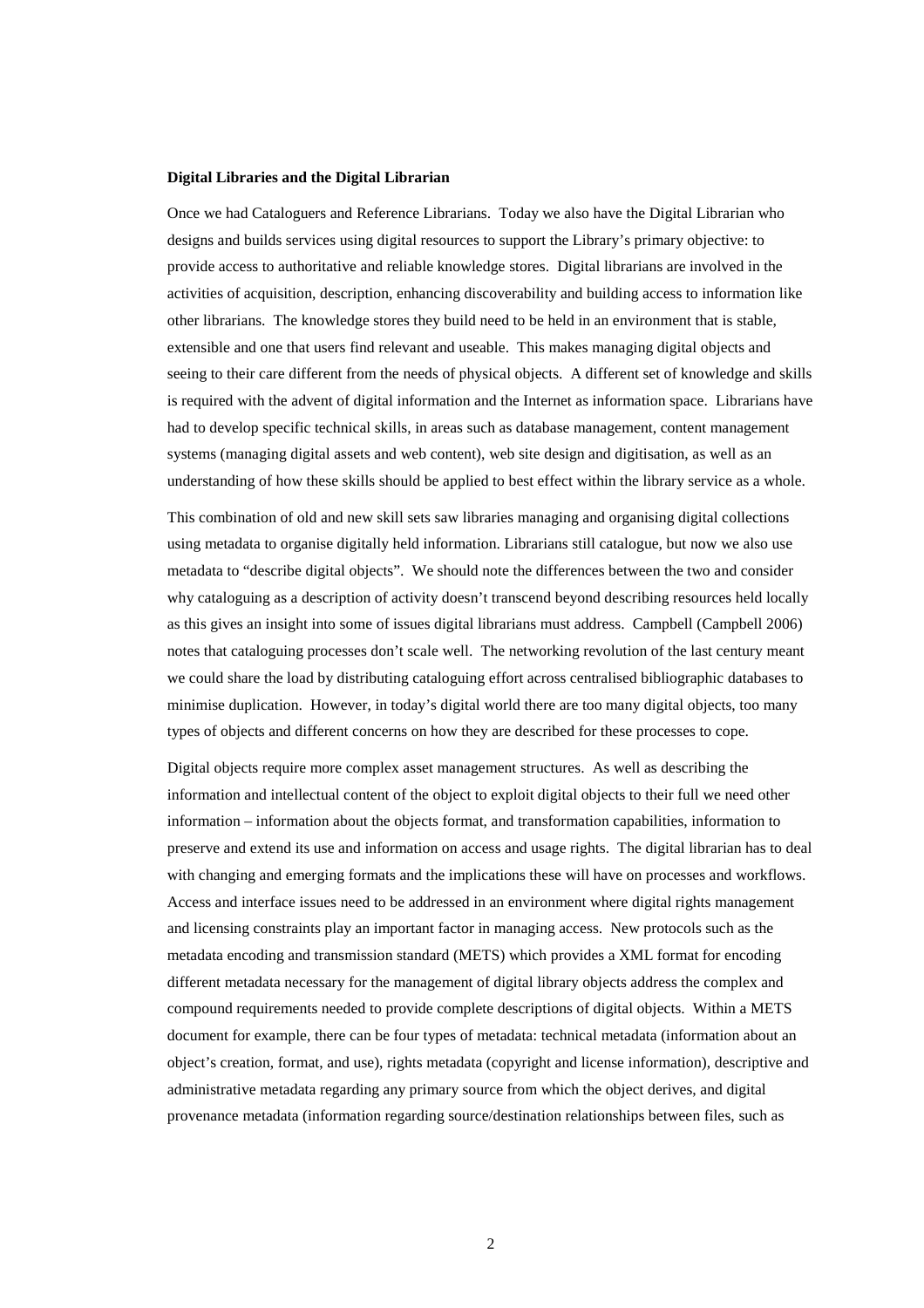master/derivative relationships and information regarding migrations/transformations). (Library of Congress 2005)

The digital librarian must consider and deploy initiatives such as METS so that they can describe and manage complex digital objects, build and support stable and extensible knowledge stores and carry out the acquisition, description, and access facilitation to provide information services to their community. When considering issues of rights to the use (and reuse) of materials concerns of data authenticity and data integrity also need to be addressed at the object level. Van de Sompel (Van de Sompel 2005) mentions numerous initiatives, including the Open Digital Rights Language (ODRL) initiative, MPEG21-REL and XRML and makes the point that machine-readable rights expressions are needed for the machine-to-machine interactions that will be deployed to extend the use of repositories.

#### **Services at UNSW Library**

(Kuny and Cleveland 1996) note that technological progress has changed how libraries do their work, but has not changed why libraries exist in the first place – connecting people with information.

Like all academic and research libraries UNSW Library has been exposed, and reacted to, changes in the scholarly communication cycle and how people use libraries to access information. Studies in the late 1990's (Voorjib 1999) on student and academic usage patterns show the majority believed searching the Internet or the Web provides sufficient information resources. Later work (Palmer 2006) shows how the Internet is influencing what information comes into play during the process of scholarly production. At the same time online services and increased connectivity are blurring the lines between "user" and "library" in the information space. This new shared information space is fostering the development of new resources for information access that assist researchers in identifying and finding sources of information.

In 2000 the University Librarian at UNSW circulated a paper entitled *Enhance the Learning Experience @ UNSW*. The document articulated the concept of the hybrid library and proposed that the Library 'provide students with seamless integrated access, independent of time or place, to digital and print information resources to enhance the learning experience and support the University's teaching activities.' (Bates 2000) Prior to the implementing the new Information and Resource Access Management System (IRAMS) the Library used a number of systems that had evolved over a considerable number of years. In the IRAMS RFP document, the Library sought systems that would support the management of the hybrid environment in which it now operates. Furthermore the Library recognised that there was a need to review and change the workflow processes it employs. It sought software that featured networking functions with support for modern interoperability and electronic data interchange protocols to improve these processes.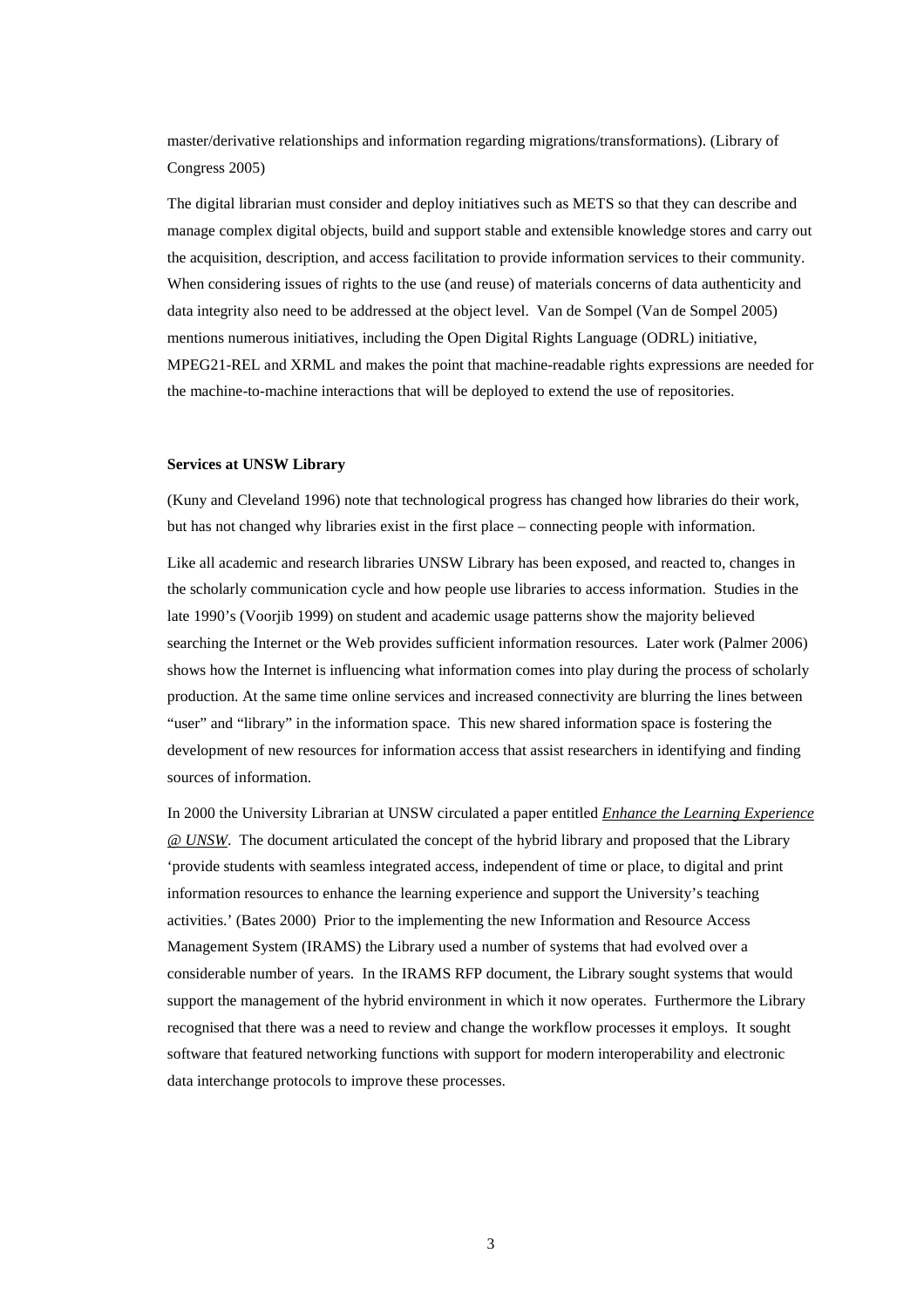Implementation of software to support a system such as IRAMS requires more than the mechanical process of converting data and designing new interfaces. It needs a strong focus on change management processes that must have a coherent co-ordinated approach and address all aspects of the Library's activities. Three years after implementation an internal review carried out by the author on the information space UNSW Library now occupies points to the Library still being in the 1990's of "digital librarianship". The current UNSW Library space is still based on the pre-digital era, where access to resources is tightly integrated within the integrated library system platform. Service provision is one of multiple web front ends, each relatively standalone. We have deployed our library system as a "silo" application, with limited interconnections and interactions– the user comes to the Library catalogue and to Sirius, the name give to the access service for electronic and online resources. Purely digital service frameworks are only now beginning to coalesce and become clearer – RSS feeds, the use of blogs and social bookmarking sites are new nodes that are being explored to link users' personal workspaces and library resources. The objective now is to take our services and resources into the users' space.

As well as its integrated library system (housing the catalogue) and Sirius, UNSW Library supports a variety of services and environments to manage its digital assets and hosts these on a variety of platforms. In the early days of the hybrid library UNSW Library developed access services to reprints of University papers, including examination papers that were scanned and made accessible via a MySQL database. The Library leads the Australian and New Zealand initiative to develop and extend access to higher degree theses in digital format. The aim of the Australasian Digital Theses (ADT) programme, which now includes 31 Australian and New Zealand universities, was to establish a distributed database of digital versions of theses produced by postgraduate research students at our universities. The ideal behind the program is to provide access to, and promote, Australian research to the international community. In December 2005, the databases included 5010 digitised theses. Some 15 Universities in Australasia, including UNSW, now mandate submission of theses in digital format and these are accessible from the Australasian Digital Theses site at http://adt.caul.edu.au

As contributing partners to the ARROW project (Australian Research Repositories Online to the World) UNSW Library is building repository services to serve the needs of the University. The ARROW project has been developing and testing software solutions to support best-practice institutional digital repositories. A wide range of digital content types will be managed in these repositories. This includes a potential path for the redevelopment of the ADT metadata repository. Content from the ARROW@UNSW repository will be incorporated into the National Library's ARROW discovery services (http://search.arrow.edu.au/apps/ArrowUI/) to extend discoverability.

ARROW is open-standards based and facilitates interoperability within and between participating institutions. (Payne 2005). "ARROW@UNSW" is using the results of this work to meet two separate business drivers – to provide information management facilities including discovery to delivery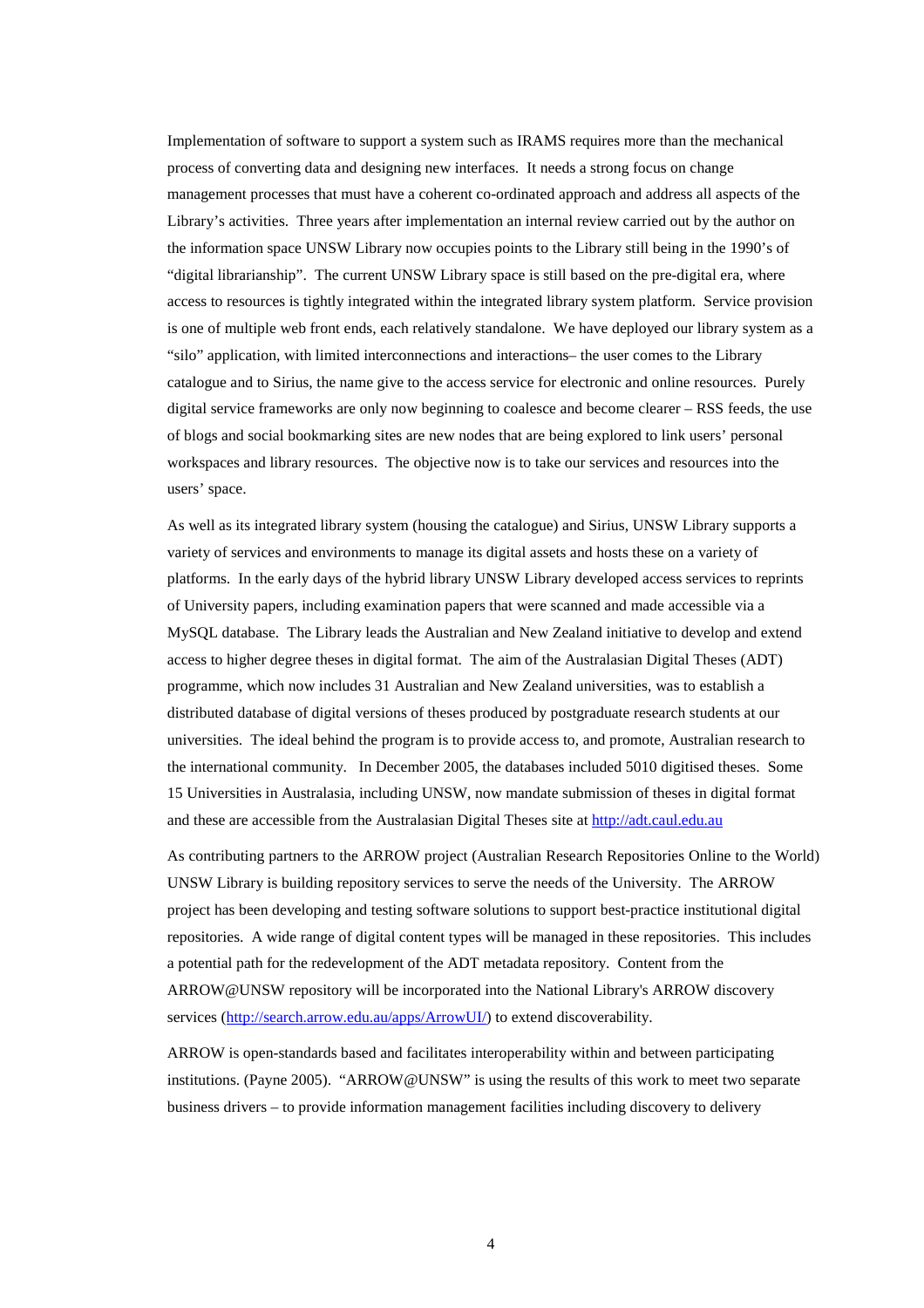services for UNSW research outputs and to support the research assessment process at UNSW. As an information management facility ARROW@UNSW will relieve academics and their faculty of the need to maintain an access and dissemination service (perhaps a web server on one of the faculty's systems.), as well as requiring them to manage their own content. An audit of 3 schools at UNSW in 2005 showed that there were a number of discovery/delivery problems, including circular references and broken links resulting in inaccessible documents. None of these resources were discoverable using protocols such as OAI-PMH (Open Archives Interface Protocol for Metadata Harvesting (www.openarchives.org) )

UNSW Library is the lead in a project that is digitally aggregating thematic research material within the Visual Arts sphere. The Dictionary of Australian Artists Online (DAAO) draws from the work done by Prof. Joan Kerr on the Dictionary of Australian Artists (Kerr 1984, 1992). The online dictionary aims to reflect the entire landscape and history of artistic production in Australia. Stage one of the DAAO will contain over 5,000 biographies of Australian artists and will provide bibliographic data, contextual information, papers, images and audio. Relatively unexplored areas such as relationships between Indigenous and non-Indigenous art will be realised through the DAAO. (DAAO 2005)

Within the broader context of the Library's management of IT, there is the need to introduce structural change to incorporate the concept of technology as enabler to continue the IRAMS implementation work and to build coherent digital services that unify all the resources UNSW Library has at its disposal. There must be strong management and coordination of technology resources as different groups interoperate and impact each other. It is incumbent on the Library's technology management function to coordinate and work through the inevitable conflicts in agendas, resource requirements and processes.

#### **Digital Library Services and Institutional Repositories**

The term "repository" has begun to be used in reference to some types of digital collections. Unlike a collection of digital objects housed in a traditional library database, institutional repositories are being used to capture original research and other intellectual property generated by an institution's constituent population (Crow 2002). Clifford Lynch (Lynch 2003) goes further. He sees institutional repositories as 'a set of services for the management and dissemination of digital materials created by the institution and its community members. It is most essentially an organisational commitment to the stewardship of these digital materials, including long-term preservation where appropriate, as well as organisation and access or distribution.'

Identifying the elements of digital library services and comparing them to how institutional repositories have developed allows us to determine resourcing and organisational impacts. We need to ensure these endeavours can mesh to provide coherent digital library services to the University's community. This will also help define the changing role the digital librarian fulfils. There are various drivers behind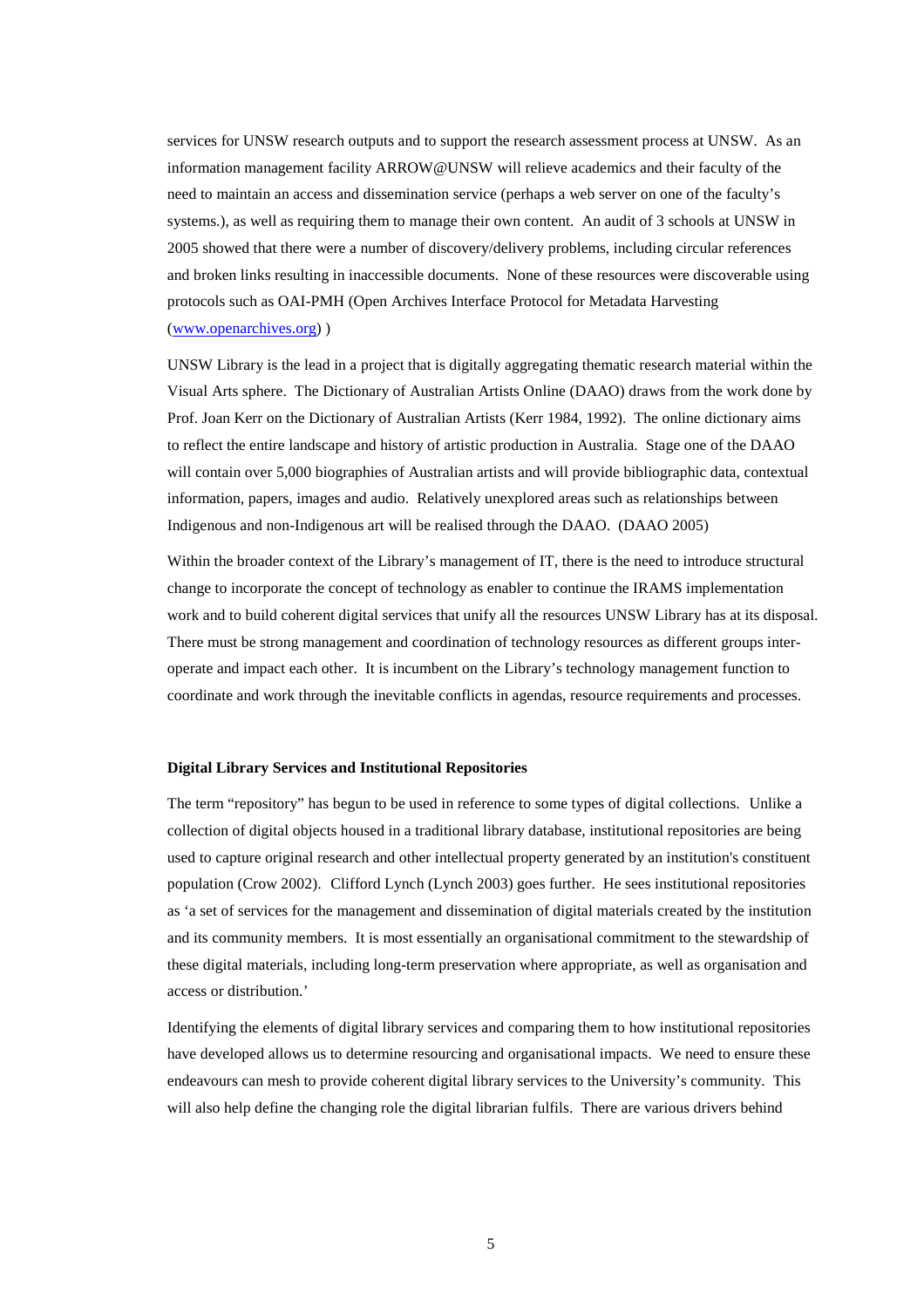establishing repositories. Leaving aside the pan institutional subject based or thematic repositories, as well as enhancing access to resources and providing open access to content (including publication services and aiding scholarly communication) repositories are being used to hold content that represents the digital assets (including research outputs) of an institution. In this role they are a "digital asset management system" and provide the basis for curatorial and information management services for these objects on behalf of the institution. At UNSW the ARROW institutional repository has been established to hold any mix of objects that can be represented digitally. Using the FEDORA data store with a management layer called VITAL ARROW@ UNSW allows content to be deposited by the content owner, as well as by librarians, and is capable of managing compound objects. ARROW@UNSW is also capable of being harvested by any OAI-PMH complaint service.

The purist "Open Access" advocate of an institutional repository would argue that the primary (if not the only) objective of the repository is to maximise the impact of published research by making it as widely available as possible, fundamentally changing the scholarly communications model. In the context of the UNSW information space, ARROW@UNSW plays a major role in managing the research outputs of the University. As such it also contributes to the UNSW response to the Research Quality Framework (RQF), the Australian Government's initiative, to formulate a world's best practice framework for evaluating research quality and impact. Under the RQF institutions will nominate research groupings, which will provide evidence portfolios of outputs (the "best" four) from eligible researchers, and the full list of research outputs produced in the assessment period (currently slated to be six years). ARROW will provide the infrastructure and faculties that will enable assessment panels to access, review and provide a quality assessment of these outputs.

As well as developing new ways for librarians to describe digital resources, the curatorial requirements for these new knowledge stores have also changed. Library administrators now have to determine where the Library's curatorial responsibilities should begin and end. Should it continue to be the maintenance of the research paper, as it appeared in a peer reviewed journal? What about the data set that the research was based on, that now resides alongside the research paper in the institutional repository? Van de Sompel (Van de Sompel 2005) sees repositories growing expediential as their role in the scholarly communication value chain becomes more widely recognised. He sees this value chain as beginning with the registration of new knowledge from research outputs that are ingested into the repository. As this research is discoverable through such standards as the OAI-PMH harvesting protocol it is accessed and validated by different parties. This validation builds awareness and leads to new research outputs. The end of the chain occurs with the archiving/preservation of the knowledge. Libraries will become content nodes on the network, capturing the intellectual output and exposing it to the wider community.

The value of storing and managing the research dataset will become recognised as it is demonstrated that repositories, as both knowledge stores and data store, facilitate the creation of new knowledge by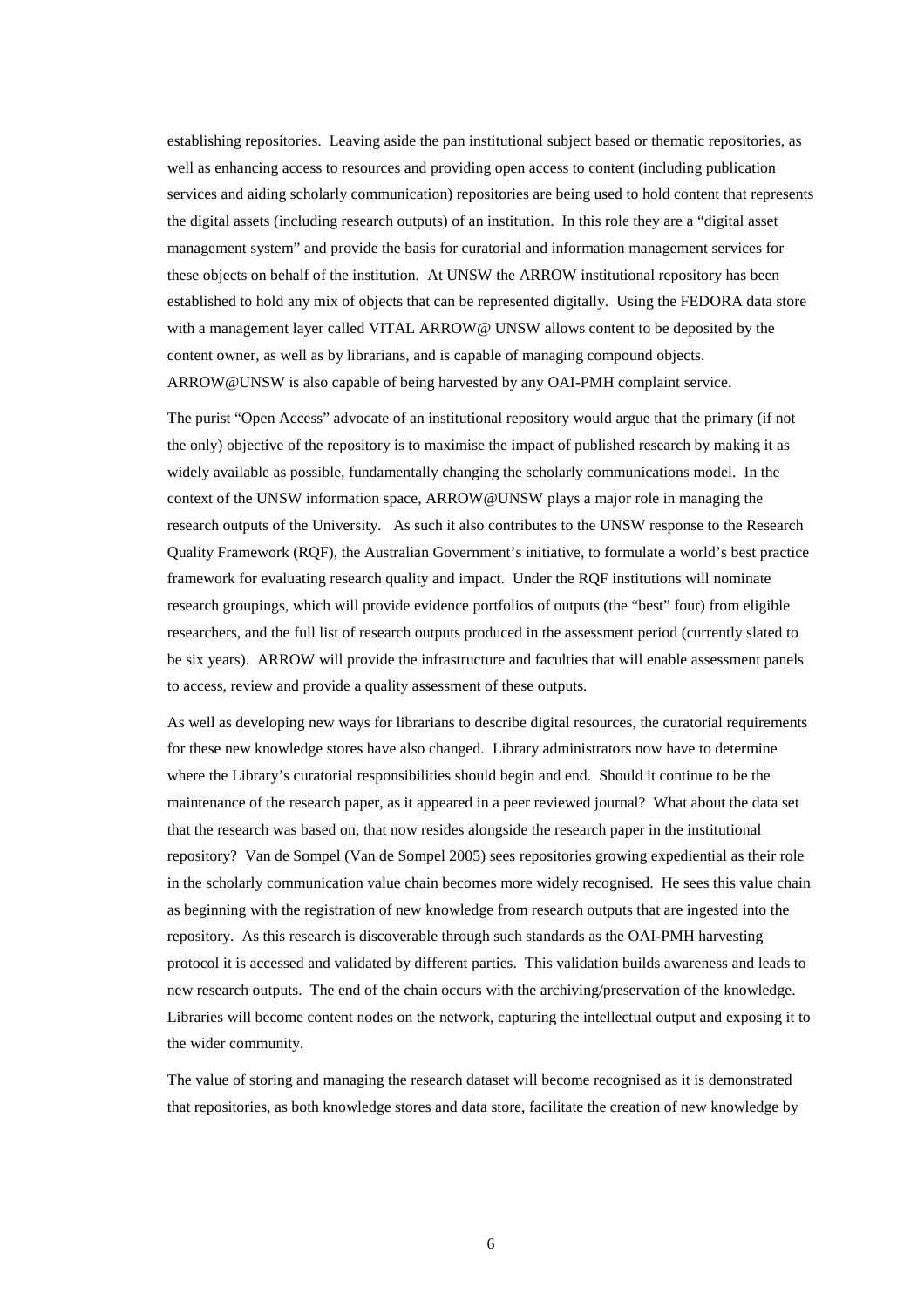allowing for non-anticipated use of research datasets. The digital librarian must therefore build skills in data management, access control policies as well as building and exposing metadata to ensure maximum discoverability. This should not be considered a conceptual leap from traditional librarian skills. After all, repositories are about facilitating the use of materials in many contexts – this is a core function of libraries that librarians have always provided. However, digital library services are not the same as establishing and managing an institutional repository. Digital library services involve the organisation and management of information beyond traditional physical publications to facilitate access to these digital objects. It may also include a process of digitising material or assembling digital objects into collections or mining data to build access to knowledge. Digital library services do not, in themselves, ensure that information is discoverable to users outside of the Library's immediate user base and its integrated library management system.

#### **Digital Services Development Roadmap**

As the digital information age matures and specialist technical skills become more widely available, what long term role emerges for the digital librarian? Dempsey (Dempsey 2006) identifies two themes identifiable in this new information space: One is the supply chain he describes as the discovery to delivery service framework – which looks at access services between a user and a distributed library resource encompassing resource discovery, linking to resources and requesting/receiving delivery. This is some way from the initial activities of digital librarians, who were concerned with digitising resources and making these available along side, or preferable via the integrated library system.

Dempsey writes that the development of the web and greater depth of connectivity has allowed libraries to move from a peripheral role to a central role in the information space that supports research, teaching and learning that Universities engender. Raymond Yee (Yee 2005) from the Interactive University Project, at the University of California, Berkeley has developed a tool called the Scholar's Box that encapsulates the concept. The Scholar's Box gives users "gather/create/share" functionality, enabling them to gather resources from multiple digital repositories in order to create personal and themed collections and other reusable materials that can be shared with others for teaching and research. This gathering and sharing brings together users with the resources and services used from the network.

Dempsey notes that the network has created a new dynamic of discovery and use around major hubs of information infrastructure: Google, Amazon iTunes and so on. They have aggregated supply (unified discovery and reduced transaction costs), aggregated demand (brought a large audience to bear), and are developing into platforms which help other applications reach their goals. Academic libraries must now provide relevant services in an environment where there is a cornucopia of content and information services. Full text, available now, at no direct cost, is becoming the expected norm. Our community members are changing the way they interact and engage in their research, teaching and learning activities. Most importantly, the amount of time our users are prepared to invest in learning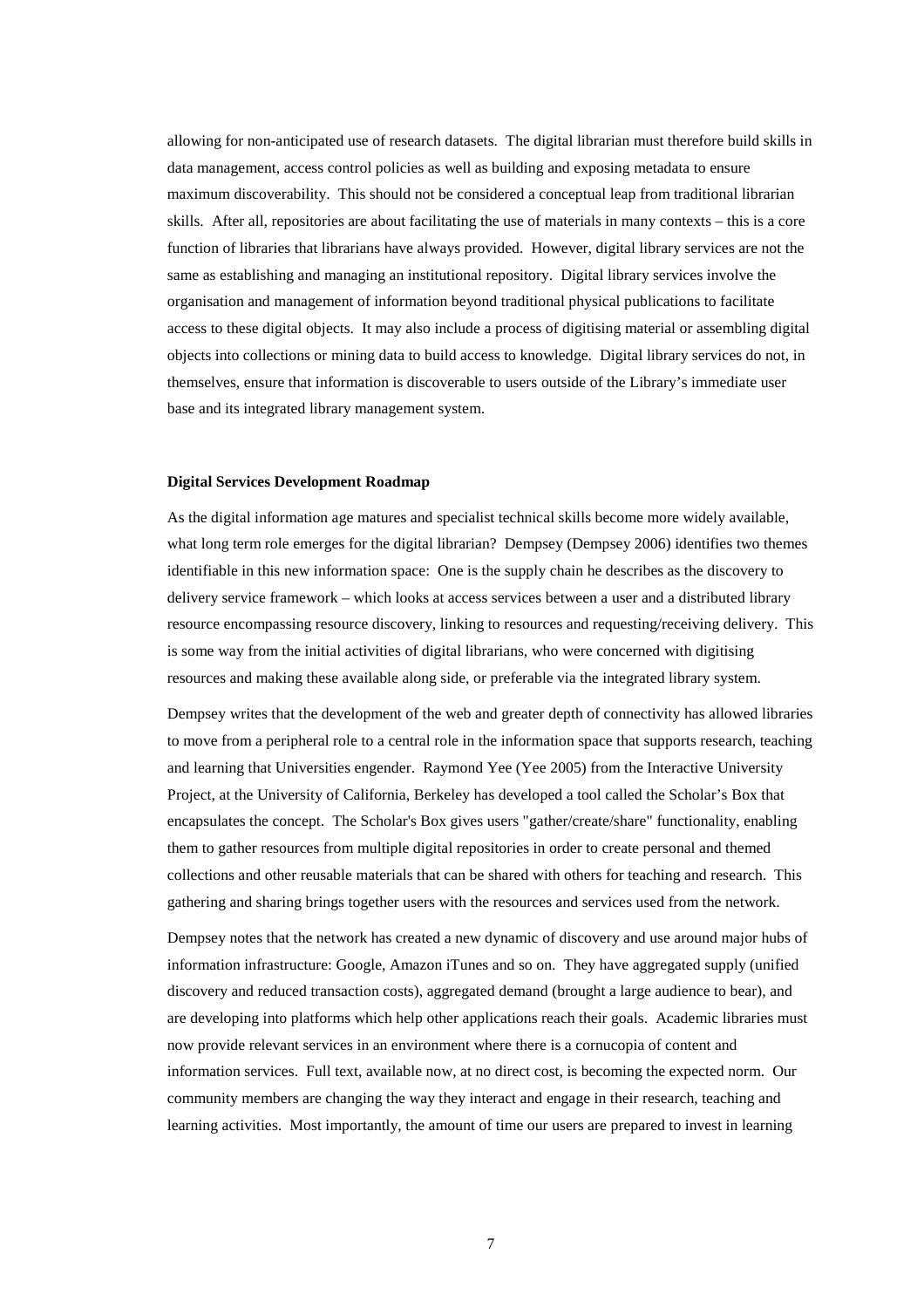about and using our services is reducing and is now almost non-existent. The future of the academic library is challenged by these new dynamics. They have caused us to think about how to deliver and integrate services; the future of the academic library lies in how well it meshes with a whole range of related services. (Wainwright 2004)

We are moving to a networking environment (Dempsey calls it a "flatter network"), where the gap between the Web and business applications is narrowing. Applications occupy a smaller footprint within systems resources and working over the web is now just part of our business. Data is flowing more readily into and between user environments. Web services and RSS are important parts of connecting into user environments to provide on demand services, as are interactive tools and facilities such as wikis and social bookmarking services. Users no longer need to come to the Library, there has been a shift from needing to directly access the library catalogue and its other databases; through web site/portal entry to these services; and beyond to individual workflow and personal information space as the focus of interaction with resources. This is a natural consequence of moving more activities onto the web. UNSW library is still at the web site/portal stage. Planning has begun to move our services so they become more network orientated and progress to moving into the users' space.

Traditionally library users have had to adapt their workflow to the library. As the network becomes more important libraries need to adapt their services to the network workflows of the user. UNSW Library needs to develop services to cope with the fact that discovery and delivering services need to be instantaneous - attention spans are short and alternatives are more attractive. There are many demands on attention and many resources are available. Where attention is scarce, the Library needs to provide services which save time, which are capable of being used by members of our community to satisfy their personal information needs and fit into their workflows. Aggregating resources alone is not enough. Resources and services need to be tailored and moved into the users' environment in ways that support research, teaching and learning.

How do you tailor resources for particular courses or for particular technical environments? How do you make resources visible in search engine results? How do you provide links back from other discovery venues to the library, so that the user can actually get the resource of interest? How do you support metadata creation or document deposit in an extensible way? These are some of the questions we will have to answer as we define how we will deliver services into the users' information space. We need to be able to take our resources, combine them with others and present these services by allowing users to incorporate their own delivery method. We need to move beyond the situation where UNSW Library services are only seen by those members of the community that makes its way into the library web presence and manages to find what they are looking for .

Institutions charged with managing and providing access to large amounts of information (The California Digital Library (CDL), The US National Digital Library for Science and Education (NDSL) and the US Los Alamos National Laboratory (LANL) are three examples) have devoted resources to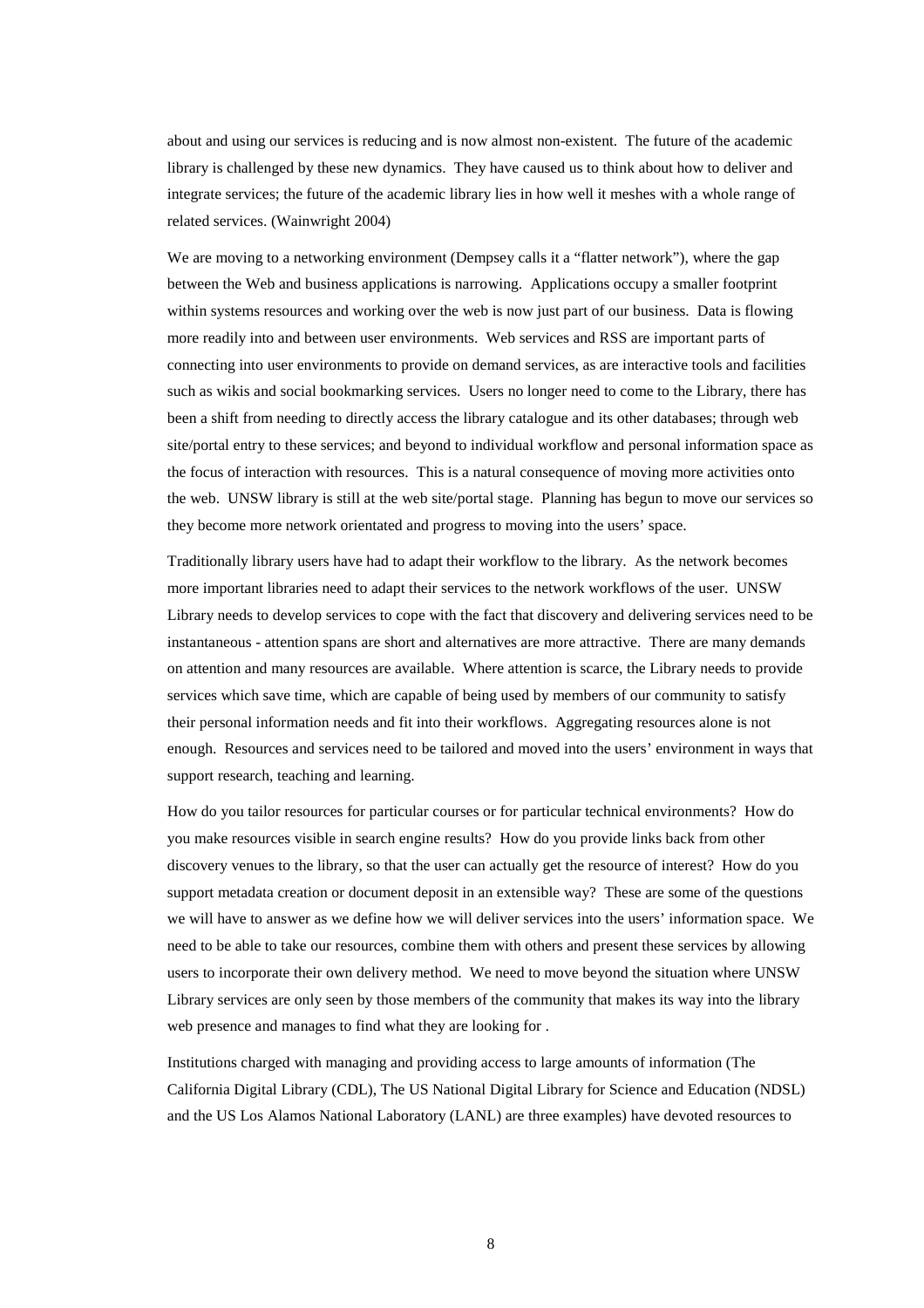examining the architectural requirements need to support services delivered in the users' information space. Smaller academic institutions such as the UNSW Library can draw from their experiences to model the building blocks required to build/support a coherent infrastructure that should then feed transparently into information services. Van de Sompel notes that many libraries will soon be faced with the need to create and provide services over different data stores, repositories and external resources. Repositories will expand rapidly as their role in the scholarly communication value chain becomes more widely recognised and they will need to facilitate the use of material in many contexts. Other resources (resources from publishers/aggregators, blogs and wikis) need to be connected as part of that value chain. The NSDL (Lagoze et al 2002) developed core architectural requirements for a digital library service: establishing their collections (data stores), building a metadata repository harvested from these; identifying search and discover and rights management services and user profiles to provide personalisation services. These interact using protocol and standards such as OAI, qualified Dublin Core and SDLIP from which base services could be identified and developed. The strategy of deploying foundation services from which you can build services is sound. We must all walk before we can run, however there is value in deploying as quickly as possible some elements or core services that can act as demonstrators and incubators and provide stimulus to the definition of the service development framework. This also has the advantage of identifying priority "core" services needed to satisfy users' primary needs, before expanding to meet emerging needs or to exploit new opportunities.

Focus must also be placed on building the more mundane skill sets needs to execute the new service delivery framework – expertise in developing service descriptions, specification and documentation writing as well as business analysis skills need to be nurtured. For an academic library the size of UNSW Library there are significant resource commitments to be made.

#### **Conclusions drawn**

Comparing digital library services with the business imperatives of institutional repositories allows us to determine resourcing and organisational impacts that, when addressed, will ensure these endeavours can mesh to provide coherent digital library services for the University's community. We need to build services that aggregate resources, provide straightforward and efficient access to these and delivery them into the users' own information space.

We need to build staff experience and skill sets to understand the workflow requirements and constraints of these new services. We will need to adopt, deploy and contribute to standards that will allow interoperability between components of our services. We need an understanding of standards and their relevance to the challenges we face and an appreciation of how they can assist in meeting our business needs. As the information environment becomes more complex and distributed we must move to new types of user-centric services and standards will be crucial to facilitating this.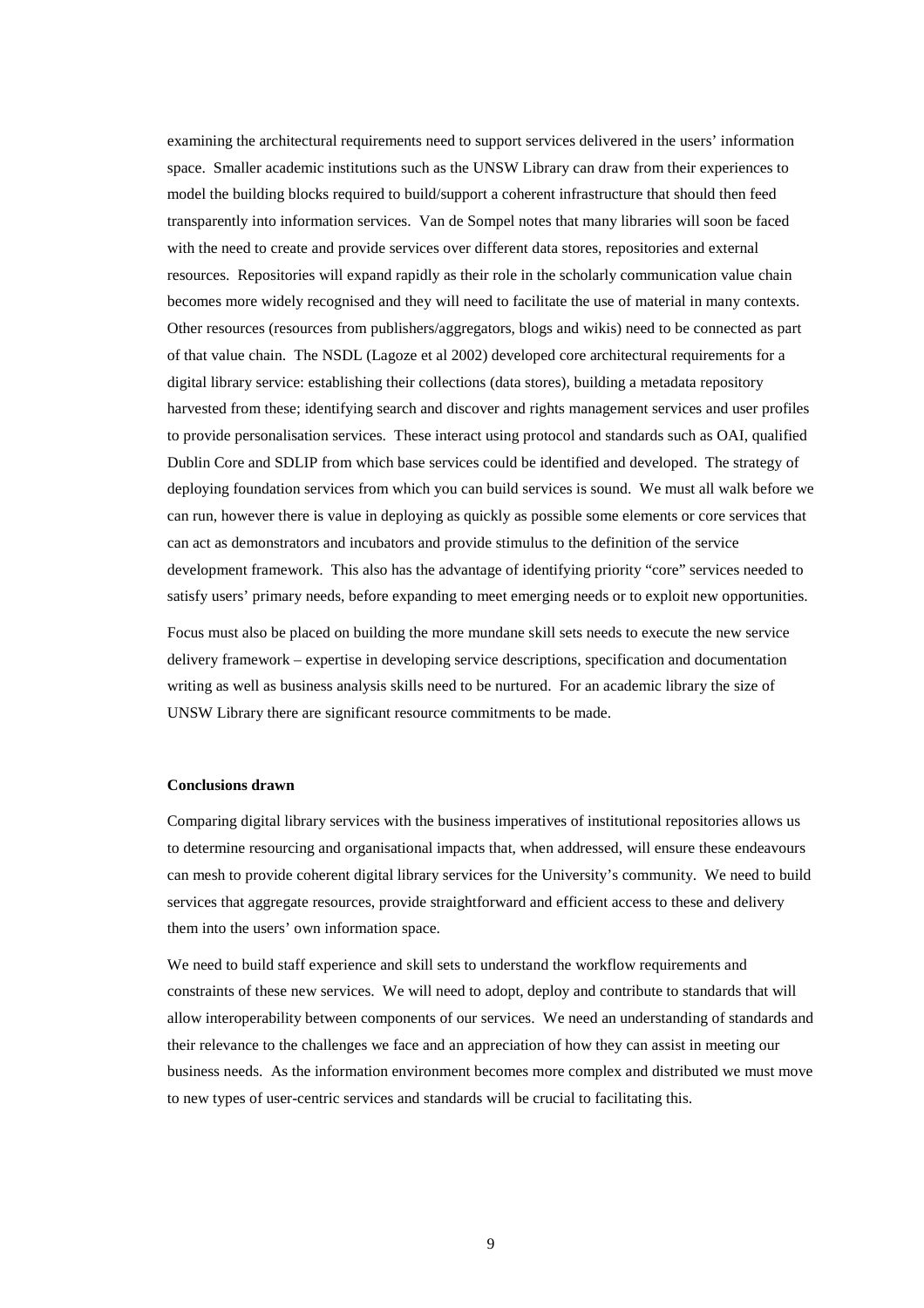UNSW Library has established work units charged with developing the required skills and with responsibility of meeting service delivery outcomes. A Digital Library Program Office has been created to develop projects and design services in conjunction with the Library IT Systems Infrastructure Group. Within the Library's Information Services Department a service delivery unit has been incorporated, responsible for identifying, assesing, specifying and deploying the new and emerging services that our community require. These two units will work closely together to review and assess our service framework; specify and design new services and facilities and then implementing them.

The staff in these units will define and design the service framework so that we can reduce the number of platforms we maintain, develop common services that can deploy across resources and into the users information space, linking disparate data stores using agreed metadata standards to describe objects and their usage. Standards based services will be developed to harvest metadata and build linking services in a scaleable and extensible manner and provide usage and rights management based on descriptions held at the object or remote resource level. To be relevant and useful, we will also need to build user profiling capabilities to personalise services. All these will need to be developed within web and network based services to take our library services into the users' space. These teams are now deploying as quickly as possible some services that can act as demonstrators and incubators and provide stimulus to the service development framework. This will enable us to identify "core" services needed to meet essential needs which can be prioritised, before expanding facilities and services to fulfil a complete service development framework.